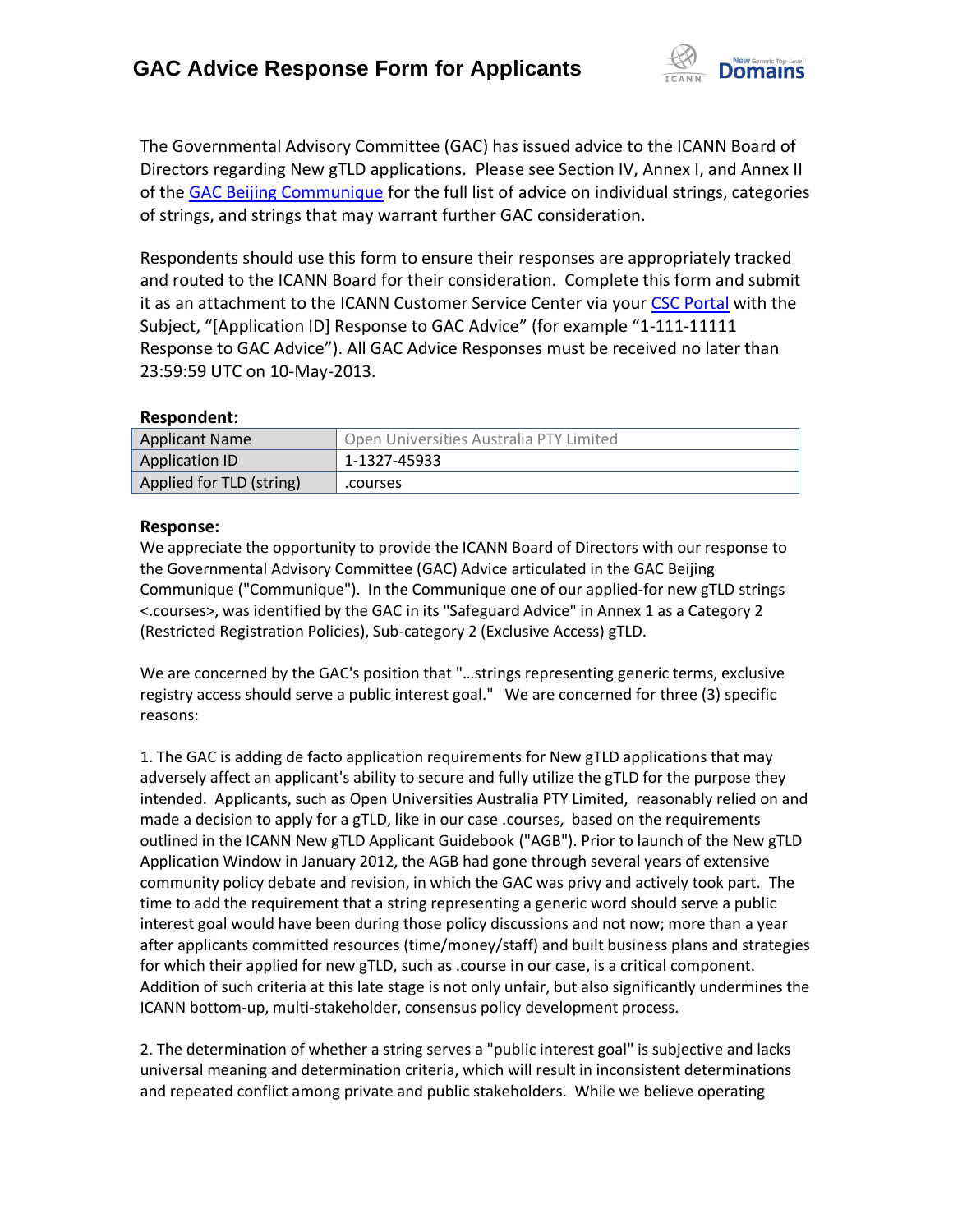## **GAC Advice Response Form for Applicants**



.courses utilizing a closed registry model where only Open Universities PTY Limited and its affiliates can utilize second-level names to provide authorized, secure and accurate content, classes and offerings of Open Universities PTY Limited and its affiliates will serve the "public interest", other 3<sup>rd</sup> parties, like a individual government agency, may feel the restricted access to the TLD is contra to the "public interest" in their country, territory or region. Who will make the final determination as to this designation? What criteria will be used and how can ICANN ensure there is consistency in the these determinations? Without universal, objective standards of what is considered a "public interest goal" and expert panels who have experience in making determinations regarding "public interest goals" that are independent of individual government influence, predictable and uniform determinations are impossible to expect and achieve. Thus, some applicants may find themselves barred from operating their gTLD as intended and expected, resulting in material harm to applicants whose strings are determined to not meet "public interest goals".

3. The GAC Advice articulated for Category 2 (Restricted Registration Policies), Sub-category 2 (Exclusive Access) gTLDs has the potential to cause unreasonable delays in final gTLD application determinations due to its broadness and lack of specificity. While we understand that the GAC's mandate is to raise issues of public policy to the ICANN Board, we believe such advice should be specific and capable of timely implementation. Simply stating "…strings representing generic terms, exclusive registry access should serve a public interest goal" is overly broad and reads more like a mandate, than advice on how to responsibly regulate and govern the issuance of new gTLDs. Without more detailed advice about considerations and mechanisms that could be used to reach the determination that a string will serve "public interest goals," acceptance of this piece of GAC Advice would not only cause unreasonable delays to applicants in the final determination of their gTLD application, but also set a dangerous precedent that it is acceptable for the GAC to issue mandates after the policy-making process and not provide specific reccomendations and inputs during the policy formulation stages.

Therefore, for the above-stated reasons, Open Universities PTY Limited reccomends that the ICANN Board of Directors reject the GAC Advice that requires"…strings representing generic terms, exclusive registry access should serve a public interest goal" as overly broad and unactionable.

In the alternative, if the ICANN Board determines that it agrees with the GAC Advice that "…strings representing generic terms, exclusive registry access should serve a public interest goal" please let it stand for the record that Open Universities PTY Limited contends that exclusive registry access of .courses by Open Universities PTY Limited does serve a public interest goal. Over the last 5 years, online educational offerings have grown exponentially; unfortunately so has fraud in the space. As a result, it has been difficult for providers of online education to easily distinguish themselves as legitimate suppliers and for learners to know who they can trust. Open Universities PTY Ltd. believes that the .courses gTLD can help solve that problem and achieve the public interest goal of providing a secure, legitimate and trusted space for online learning for its students/clients and its network of affiliated partners through exclusive ownership and operation of the gTLD. Open Universities PTY Ltd.'s business model is not to operate the registry for the purposes of generating revenue, but instead self-fund the operation of the registry as a platform for the strategic purpose of building trust and legitimacy of its online course offerings in the global marketplace.